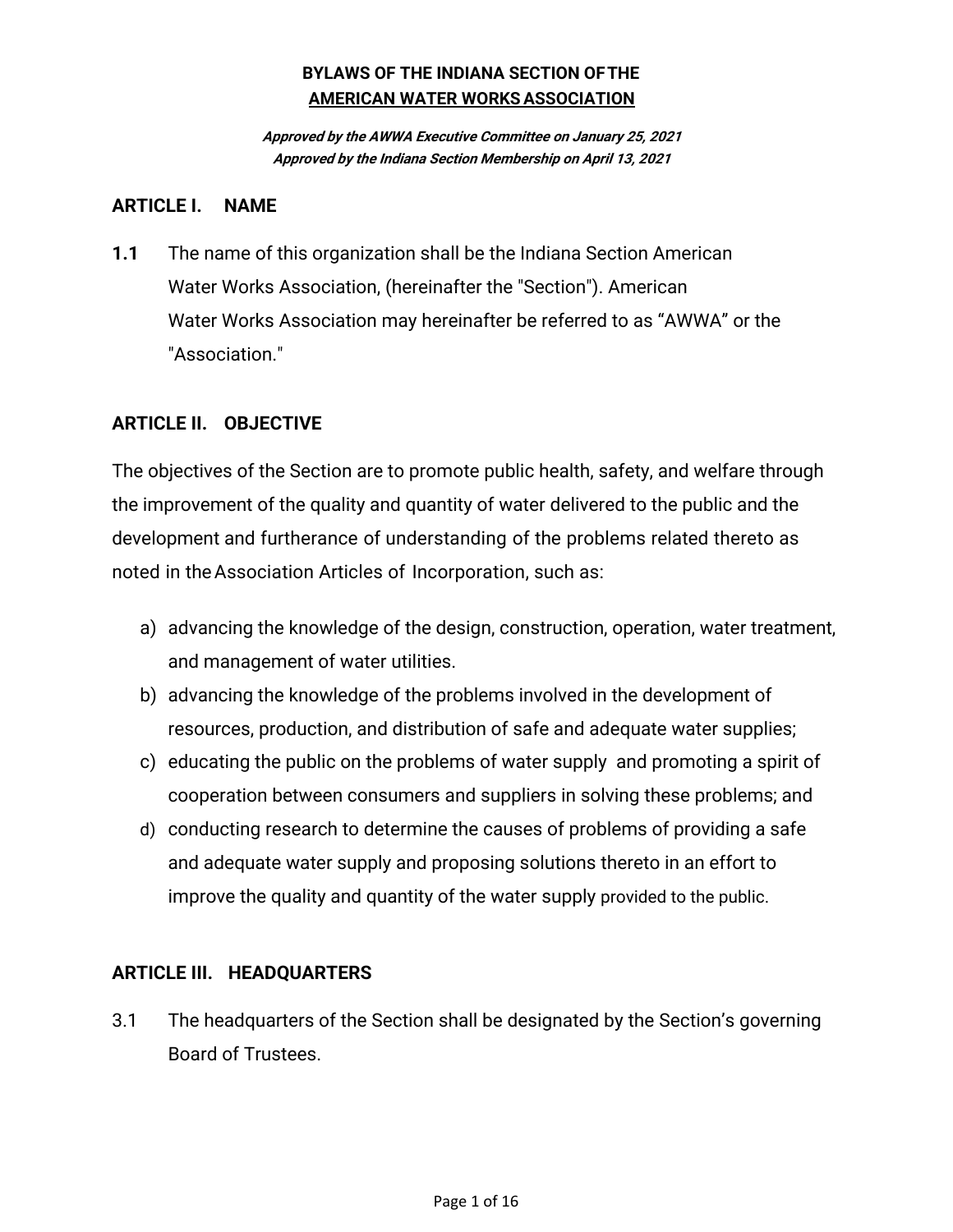**Approved by the AWWA Executive Committee on January 25, 2021 Approved by the Indiana Section Membership on April 13, 2021**

3.2 All matters pertaining to the operation of the Section shall be in accordance with the Articles of Incorporation, Bylaws, and Board Policy Manual of the Association, consistent with the Affiliation Agreement entered into between the Section and Association and with these bylaws. In the event of any conflict between these bylaws or the policies and procedures of the Section and the AWWA Documents, the AWWA Documents shall control.

## **ARTICLE IV. MEMBERSHIP**

- 4.1 The membership of the Section shall consist of those members of the American Water Works Association in good standing residing in or having principal business activity in the IndianaSection, multi‐Section members, and those assigned to the Indiana Section by the Chief Executive Officer of the American Water Works Association (hereinafter, "Members").
- 4.2 The geographic boundaries of the Indiana Section are defined as the State of Indiana.

## **ARTICLE V. VOTING BY MEMBERS**

- 5.1 All members of the Section, in good standing, including multi‐section members, are eligible to vote. Each Member shall have one vote.
- 5.2 Occasions where a vote of the membership is required include: the election of Section officers, Trustees, and/or other members of the Board of Trustees as described herein; approval of a proposed amendment of these bylaws; approval of a special dues assessment of the Section membership; or in any other event for which the Section Board of Trustees, by resolution, requires a vote of the Section membership.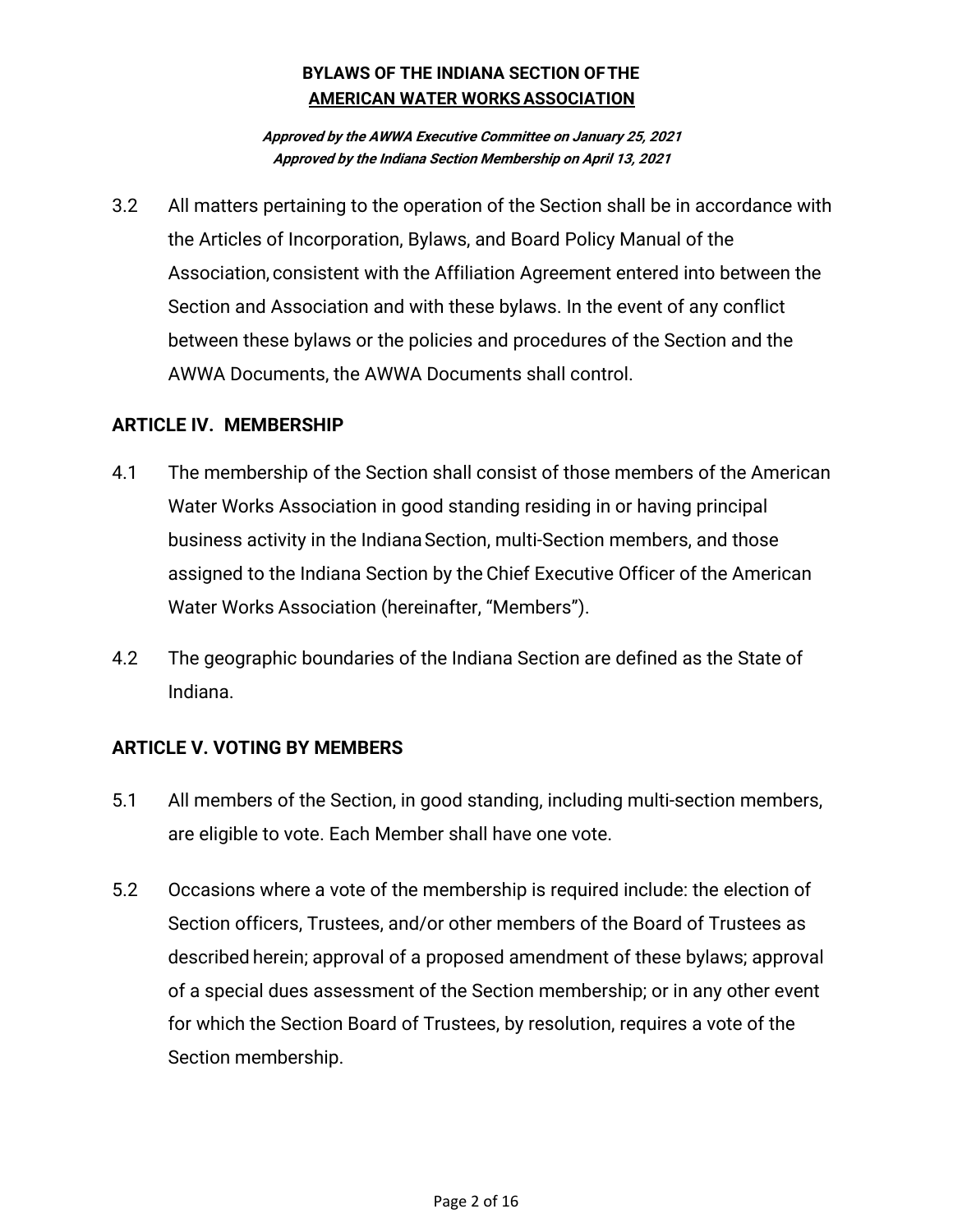**Approved by the AWWA Executive Committee on January 25, 2021 Approved by the Indiana Section Membership on April 13, 2021**

- 5.3 Except as otherwise specified in these bylaws, the required vote to approve any matter put before the Members shall be a majority of the Members in good standing on the date of the vote, provided, however, that the Board of Trustees may resolve, in its discretion, to require only the vote of a majority of the Members present, at a meeting of which written notice delivered to all such Members at least ten (10) days before the date of the meeting (a "Fully Noticed Meeting").
- 5.4 Members may, to the extent permitted by law, take action without a meeting by means of a written consent to action signed by a majority of the Members in good standing on the date of the action.
- 5.5 All Members in good standing who are members of the local districts are eligible to vote in their district elections.

## **ARTICLE VI. FINANCES**

6.1 Dues shall be assessed against members as required for membership in AWWA. The Section may, in accordance with the procedures defined in the Board Policy Manual and established guidelines of AWWA, apply for permission to levy a Section dues assessment, which shall be in addition to, and not a substitute for, AWWA membership dues. The Section assessment would be levied annually at the time of membership renewal, and the revenue collected would be used to increase the funds available for Section uses consistent with the objectives in Article II. Once approved, changes in a Section assessment can be authorized by a vote of the Board of Trustees for submission toand approval by the AWWA Executive Committee. Only the Association can determine and collect dues and assessments.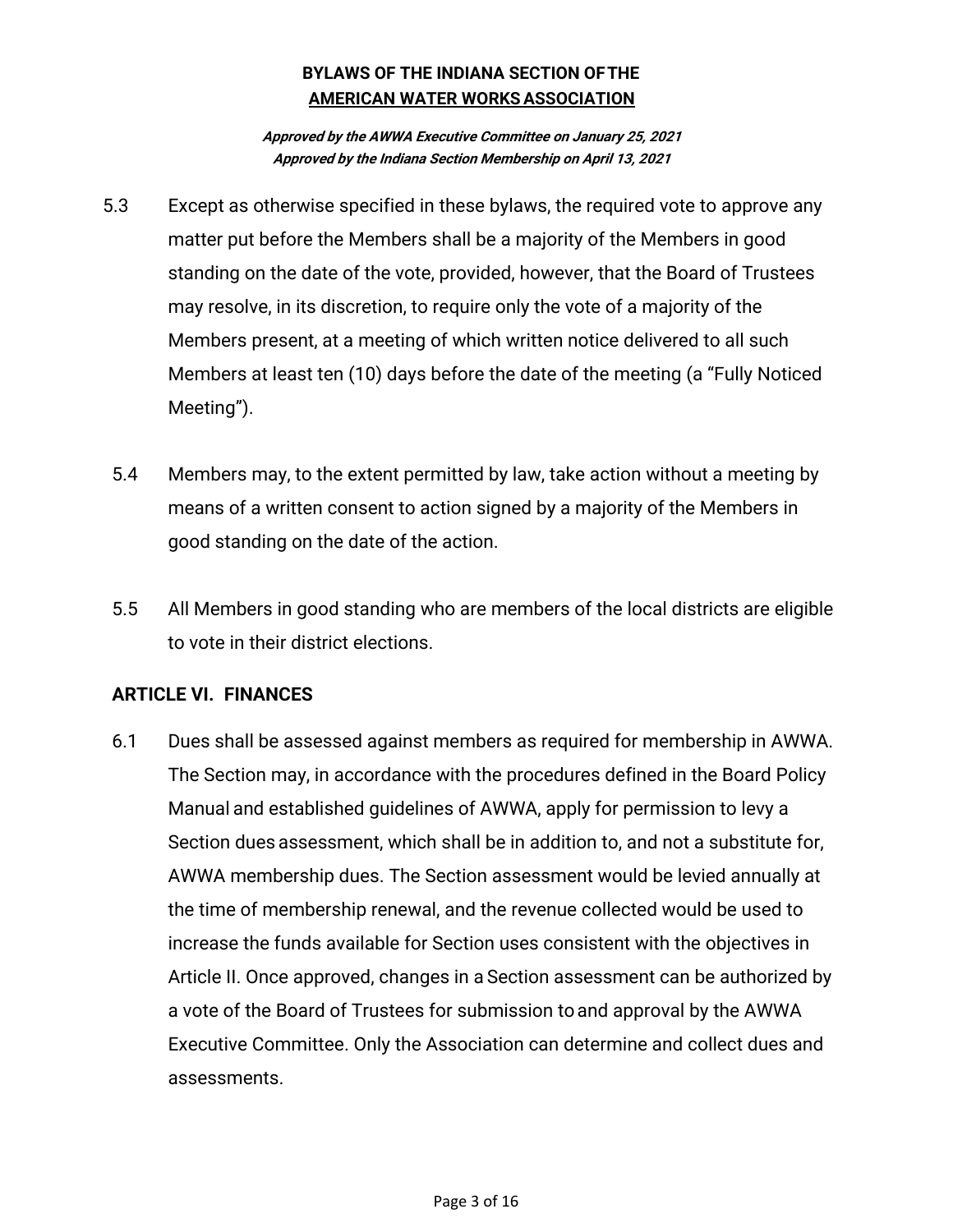**Approved by the AWWA Executive Committee on January 25, 2021 Approved by the Indiana Section Membership on April 13, 2021**

- 6.2 The Section reserves the right to collect fees for Section activities and events, as appropriate (e.g., registration fees for annual meetings, teleconferences, and other educational programs). Such fees will be established in accordance with these bylaws, the policies, and procedures of the Section, and AWWA documents.
- 6.3 All Section finances shall be managed in accordance with the bylaws, the Section's policies and procedures, the bylaws, and Board Policy Manual of the Association, and all applicable financial rules and regulations of the country, and the State of Indiana. The Section shall conduct a financial audit or review no less than once every three years.A copy of the audited or reviewed financial statement shall be provided to the Association. The audit or review shall be conducted by a qualified accountant who is not employed by or affiliated with (a) any employee or independent contractor of the Section involved with the Section's finances nor (b) any officer or non-officer trustee of the Section.

## **ARTICLE VII. SECTION GOVERNANCE**

- 7.1 Authority and Purpose of the Section Board
- 7.1.1 The Board Policy Manual of the Association indicates that Sections shall be autonomous entities and shall be entitled to govern themselves within theapplicable limitations of the Articles of Incorporation, bylaws, and Board Policy Manual ofthe Association and the Affiliation Agreement entered into between the Section and the Association. Each Section is responsible to comply with all federal, state, and local laws and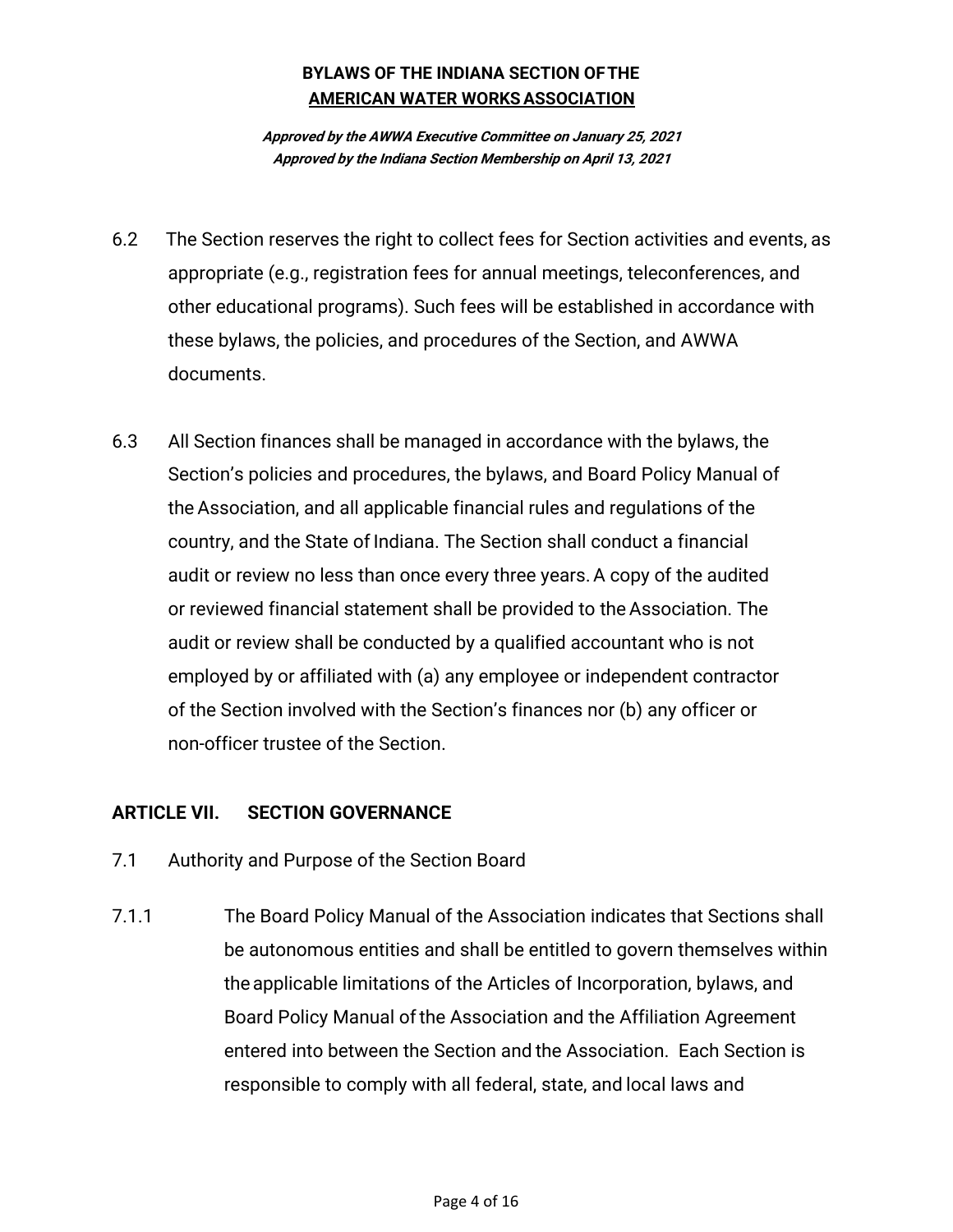#### **Approved by the AWWA Executive Committee on January 25, 2021 Approved by the Indiana Section Membership on April 13, 2021**

regulations applicable to it, and to maintain all necessary licenses, permits, registrations, and designations under the laws of the jurisdictions in which it operates. The Association is not responsible for the legal compliance of Sections.

7.1.2 The property, affairs, and business of the Section shall be managed by the Board of Trustees, and the Board of Trustees shall have full power to establish and modify the policies for the conduct, management, and direction of the business and affairs ofthe Section, except for those matters specifically reserved or granted to the Members by statute or by the AWWA Documents.

## **7.2 Members and Structure of the Board of Trustees**

- 7.2.1 The Section shall be governed by its Board of Trustees, consisting of a Chair, Chair‐Elect, Vice Chair, Representative on the American Water Works Association's Board of Directors, hereinafter called the Section Director, Secretary‐Treasurer, Assistant Secretary‐Treasurer, and the most recent available Past Chair of the Section, each of whom must be a member in good standing of the Section. In addition, there shall be seven (7) non-officer trustees described below.
- 7.2.2 There shall only be seven (7) non-officer trustees, one (1) from each of the five (5) Districtswithin the Section, and two (2) representing small and rural systems.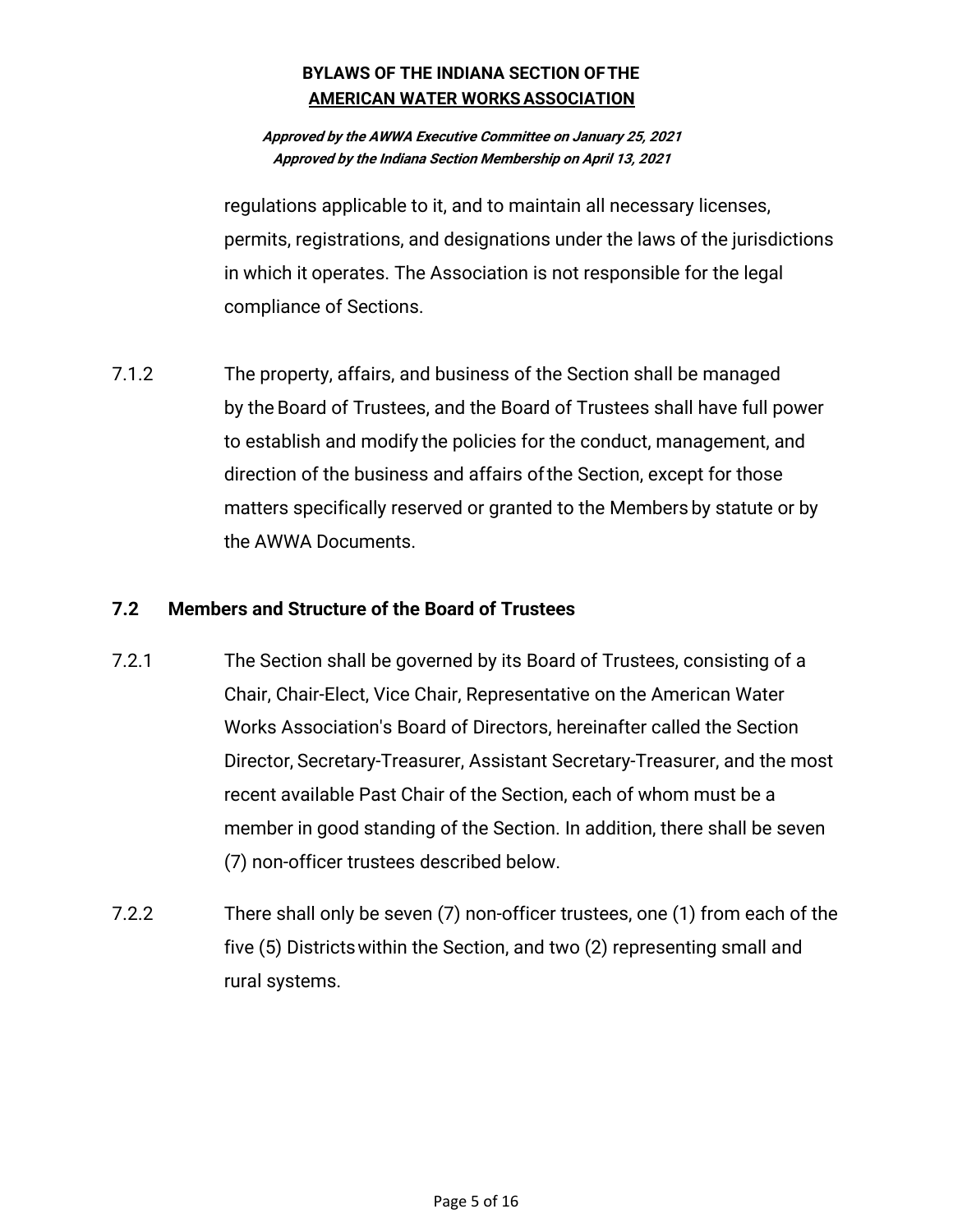**Approved by the AWWA Executive Committee on January 25, 2021 Approved by the Indiana Section Membership on April 13, 2021**

#### **7.3 Eligibility to Serve on Board of Trustees**

- 7.3.1 Any member of the Section, including a multi-Section member, shall be eligible to hold elective office in the Section.
- 7.3.2 Multi‐Section members may hold office in only one Section at a time.
- 7.3.3 Two or more offices may not be held by the same individual, with the exception of the combined offices of Secretary- Treasurer and Assistant Secretary-Treasurer.

#### **7.4 Nominations for Members of the Board of Trustees**

- 7.4.1 The Section shall conduct an appropriate nomination and election process for the following members of the Board of Trustees: Chair, Vice‐ Chair, Chair‐Elect, Section Director, Secretary-Treasurer, Assistant Secretary-Treasurer,and Trustees.
- 7.4.2 The Section Director shall be nominated and elected in a manner consistent with Article III of the bylaws of the Association.
- 7.4.3 For all elected positions other than the Director, a standing Nominating Committee shall consist of the following Board of Trustees members: Section Director, Chair, immediate Past‐Chair, immediate Past Director and the seven (7) Trustees. The Section Director shall serve as Chair of the Nominating Committee.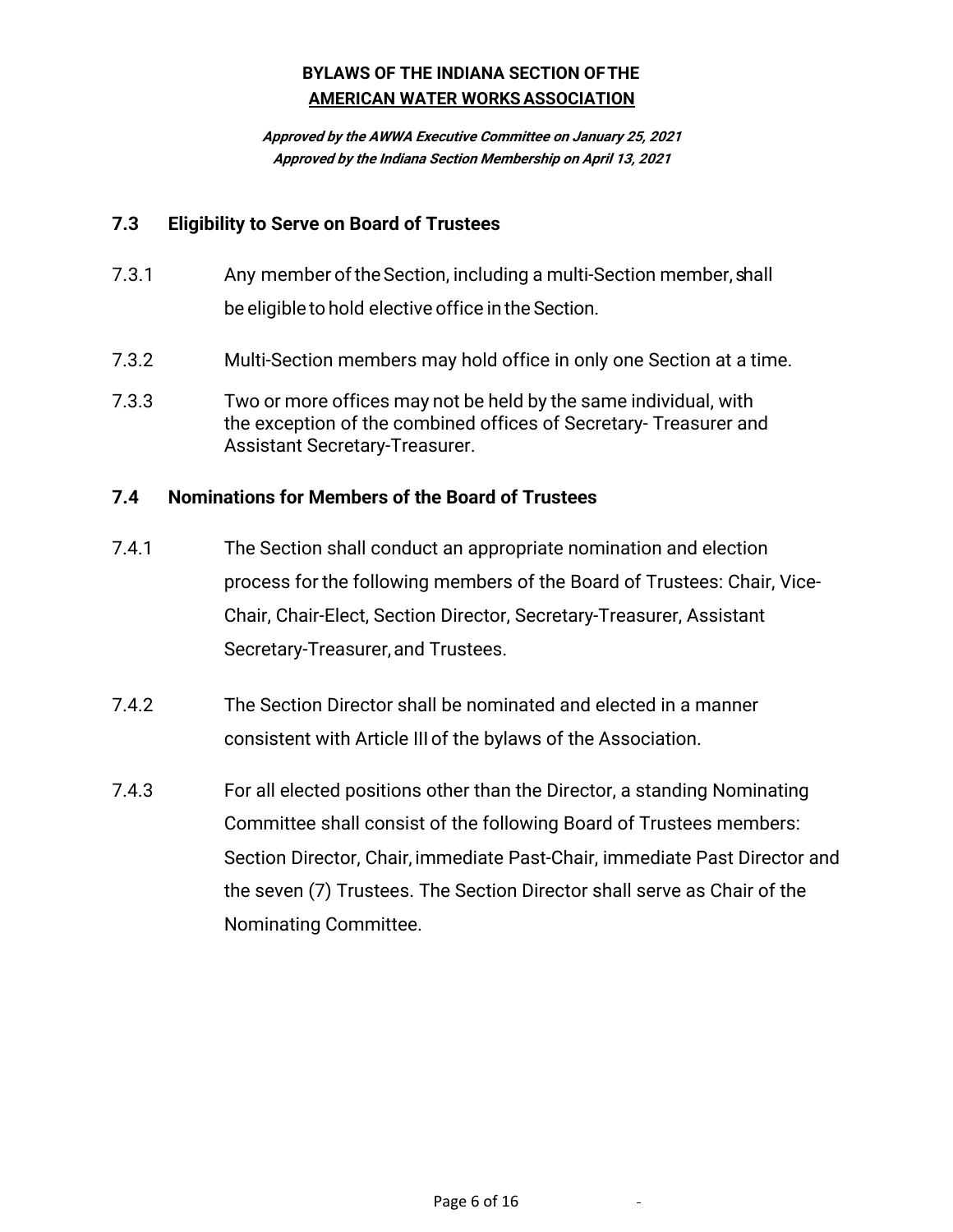**Approved by the AWWA Executive Committee on January 25, 2021 Approved by the Indiana Section Membership on April 13, 2021**

#### **7.5 Election of members of the Board of Trustees**

- 7.5.1 Members of the Board of Trustees may be elected either during the annualbusiness meeting of the Section, at a Fully Noticed Meeting or, if approved by the Board of Trustees, by any other process permitted by law. The voting process should be established and administered by the Board of Trustees in accordance with these bylaws, IndianaSection Standard Practices Manual and the bylaws and Board Policy Manual of AWWA.
- 7.5.2 The candidate receiving the greatest number of votes for an elected office shall be elected to the office even if that candidate receives less than a majority of the votes cast. If more than one seat of the same office, such as a non-officer trustee, is up for election at the same meeting, then the Board of Trustees will hold separate votes for each available seat.

## **7.6 Terms of Office for Board of Trustees**

- 7.6.1 The Section Director shall be elected for a term of three (3) years, or as otherwise requiredby the bylaws of the American Water Works Association.
- 7.6.2 The term of the Chair, Chair‐Elect, Vice Chair, and Past Chair shall be one (1) year. These terms shall commence following the turning over of the gavel of officeduring the Section annual meeting at which they are elected or succeed to office, and shall terminate at the turning over of the gavel of office of the annual meeting, or Fully Noticed Meeting, at which their term expires.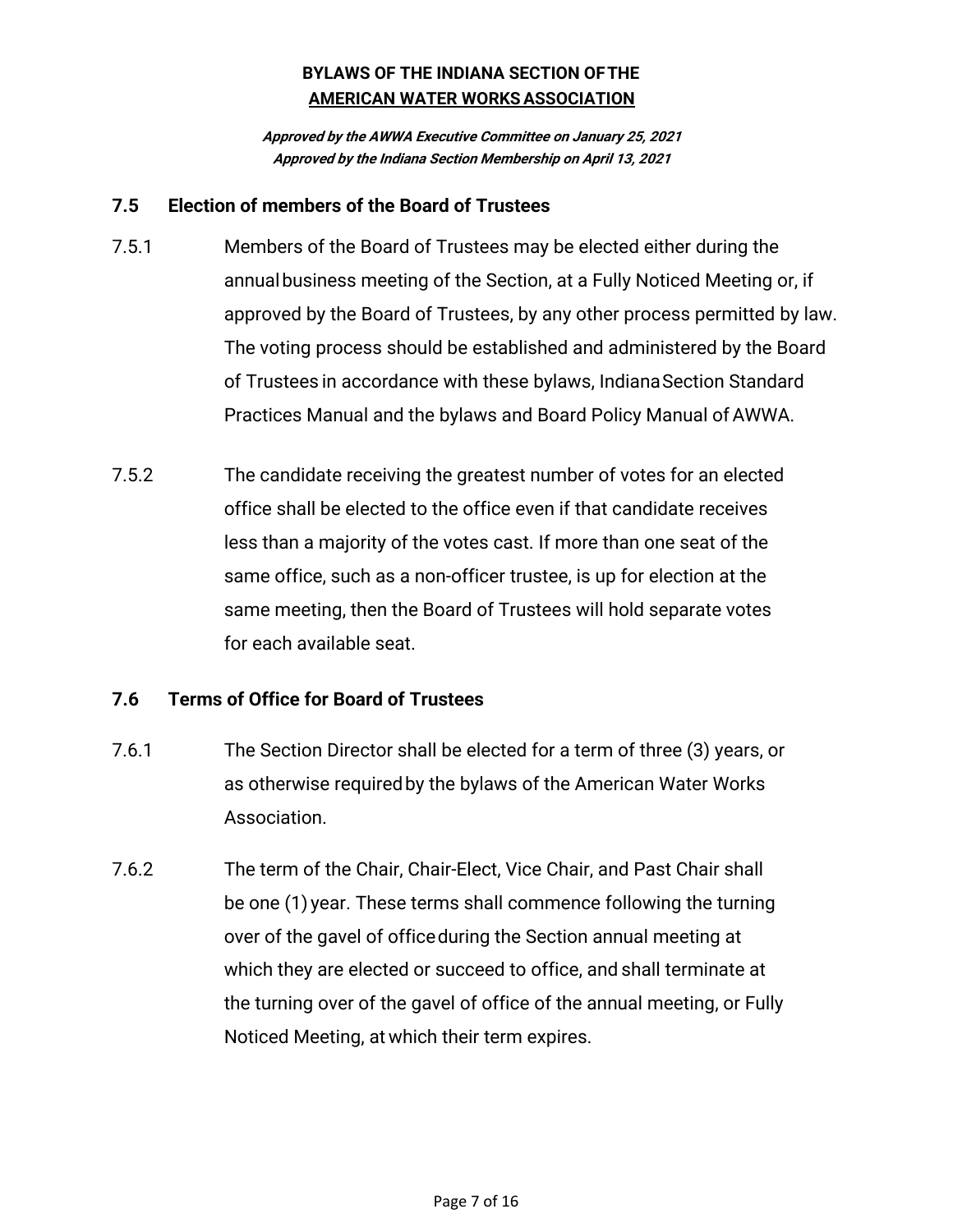**Approved by the AWWA Executive Committee on January 25, 2021 Approved by the Indiana Section Membership on April 13, 2021**

- 7.6.3 The term of office of a Trustee shall be one (1) year, with a maximum of three (3) consecutive terms.
- 7.6.4 In order to provide continuity in the office of Secretary‐Treasurer, the Secretary‐Treasurer and Assistant Secretary‐Treasurer will serve on a 4‐year rotation. Thefirst year they are elected to the Board of Trustees they will serve as Assistant Secretary‐Treasurer and will follow the following rotation:
	- a) Year 1 Assistant Secretary‐Treasurer
	- b) Year 2 Secretary Treasurer
	- c) Year 3 Secretary‐Treasurer
	- d) Year 4 Assistant Secretary‐Treasurer
- 7.6.5 The positions of Chair, Chair-Elect and/or Vice-Chair, and Past Chair, do not allow for back-to-back terms of the same position.

## **7.7 Vacancies on Board of Trustees**

7.7.1 In the case of a vacancy in the office of the Section Director, a successor to serve forthe remainder of the term shall be selected by the members of such Section as prescribed in the bylaws of the Section or, in the absence of a Fully Noticed meeting of the Members, shall be appointed by the Board of Trustees. The Section Chair or Secretary‐Treasurer shall notify the Chief Executive Officer of theAssociation of such selection.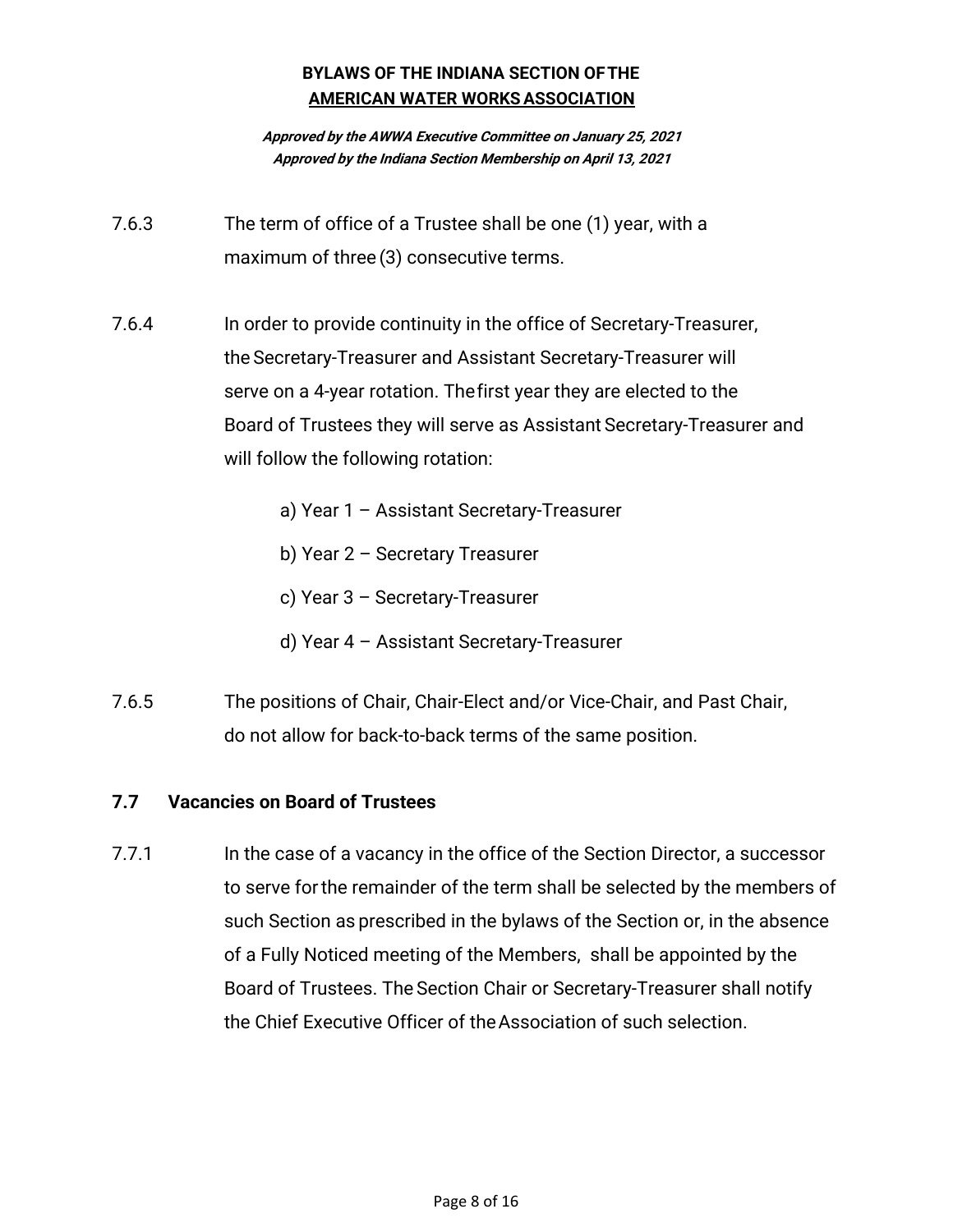**Approved by the AWWA Executive Committee on January 25, 2021 Approved by the Indiana Section Membership on April 13, 2021**

- 7.7.2 In the case of vacancy in the office of the Chair, Chair-Elect, Vice Chair, Trustee, Secretary‐Treasurer or Assistant Secretary‐Treasurer, the Board of Trustees shallappoint a suitable replacement to complete the term of the vacant position.
- 7.7.3 The voting members of the Board of Trustees may remove any officer or non-officer member or Committee Chair before the expiration of his or her period of office if it is found they have willfully failed to carry out the position's duties and responsibilities if so determined by a unanimous vote of the other members of the Board of Trustees. The Members may also vote to remove, with or without cause, any officer or Trustee by a majority vote at any Fully Noticed Meeting of Members.

## **7.8 Duties of Board of Trustees**

- 7.8.1 The duties of the Chair shall be to supervise and coordinate the affairs of the Section and of the Board of Trustees. The Chair shall preside over all meetings of members and of the Board of Trustees. S/He shall appoint all committees of the Section, except as may be otherwise specifically provided herein or directed by the Board of Trustees.
- 7.8.2 The Chair-Elect and/or Vice-Chair shall assist the Chair in the performance of his/her duties and shall act in his/her stead when required. The Chair-Elect and/or Vice-Chair shall serve on such committees as he/she may be assigned.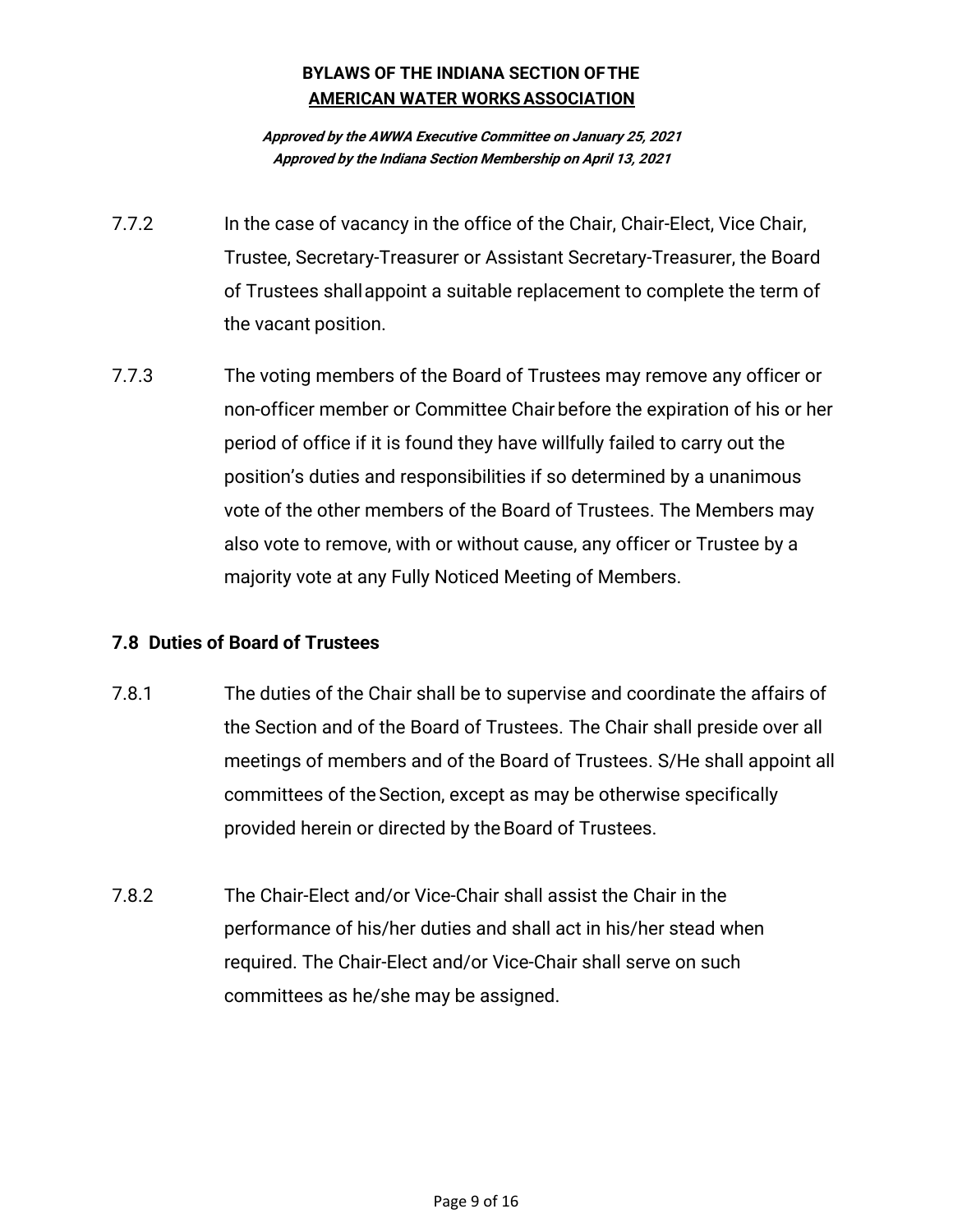**Approved by the AWWA Executive Committee on January 25, 2021 Approved by the Indiana Section Membership on April 13, 2021**

- 7.8.3 The Past Chair shall assist the Chair and Chair-Elect and/or Vice-Chair in the performance of their duties and shall act in any of the other officer positions when assigned by the Board of Trustees.
- 7.8.4 The Secretary-Treasurer shall have or provide for the custody of the funds or other property of the Section and shall keep or see to the keeping of a separate book account of the same; shall collect and receive or provide for the collection and receipt of monies earned by or in any manner due to or received by the Section; and shall deposit or see to the deposit of all funds of the Section in such banks or other places of deposit as the Board of Trustees may from time to time direct and designate. In addition, the Secretary-Treasurer shall, whenever so required by the Board of Trustees, render an account, showing all transactions as Secretary-Treasurer, and the financial condition of the Section; and, in general, shall perform all duties incident to the office of Secretary-Treasurer of a corporation.
- 7.8.5 The Secretary-Treasurer shall see that notices are given and records and reports are kept properly and filed by the Section as required by law; and, in general, shall perform all duties incident to the office of Secretary-Treasurer of a corporation.
- 7.8.6 The Section Director shall serve on the AWWA Board of Directors. As a Director of the Association, the Section Director shall represent the Section and serve as its voice on the AWWA Board. The Section Director shall be bound to adhere to the obligations of AWWA and its Board of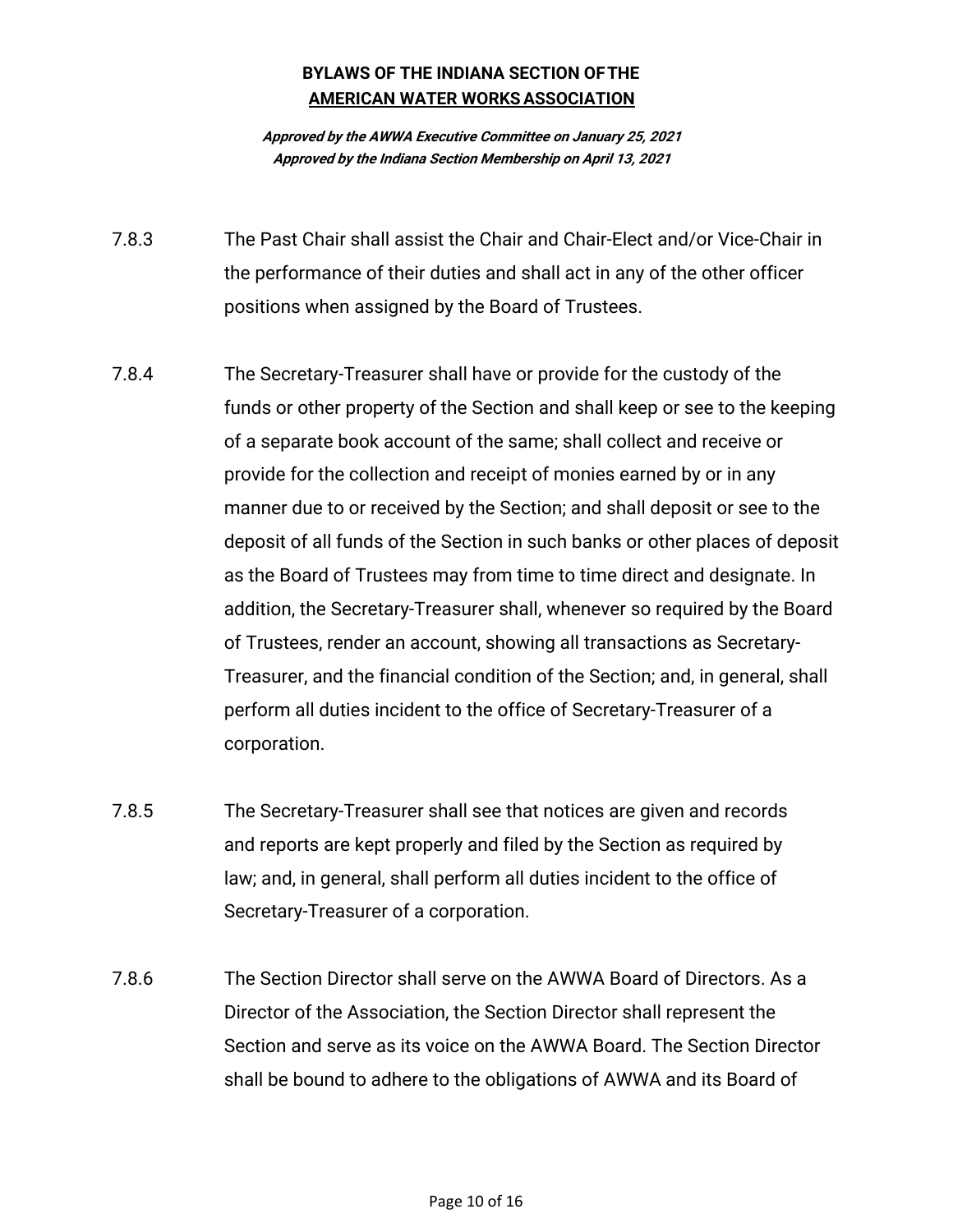**Approved by the AWWA Executive Committee on January 25, 2021 Approved by the Indiana Section Membership on April 13, 2021**

Directors as set forth in the AWWA Documents. The Section acknowledges that, in the course of the Section Director's duties, the Section Director may be faced with decisions that benefit AWWA and its Sections but not necessarily the Section from which the Section Director comes. Whenever the interests of the Section and the Association are in conflict in a matter being considered by the AWWA Board, the Section Director is bound to disclose such conflict to the AWWA Board and may, in certain cases, be required to abstain from deliberations or voting on such matters by the AWWA Board of Directors.

7.8.7 The non-officer trustees shall assist the Chair and the Chair-elect and/or Vice chair in the performance of their duties and shall act in any other officer positions when delegated by the Board of Trustees. The trustees may serve on committees as liaisons or full members, as they may be assigned by the Board of Trustees.

## **ARTICLE VIII. MEETINGS**

- 8.1 The Board of Trustees shall meet at least once each quarter within the calendar year to conduct the business of the Section.
- 8.2 A quorum of the Board of Trustees shall consist of a Chair and at least seven members.
- 8.3 The Section shall hold at least one general business meeting in each calendar year to elect officers and conduct other business as may be necessary.
- 8.4 A quorum for an Annual Business meeting or Fully Noticed Meeting of the Section shall consist of the total number of Indiana Section members in attendance.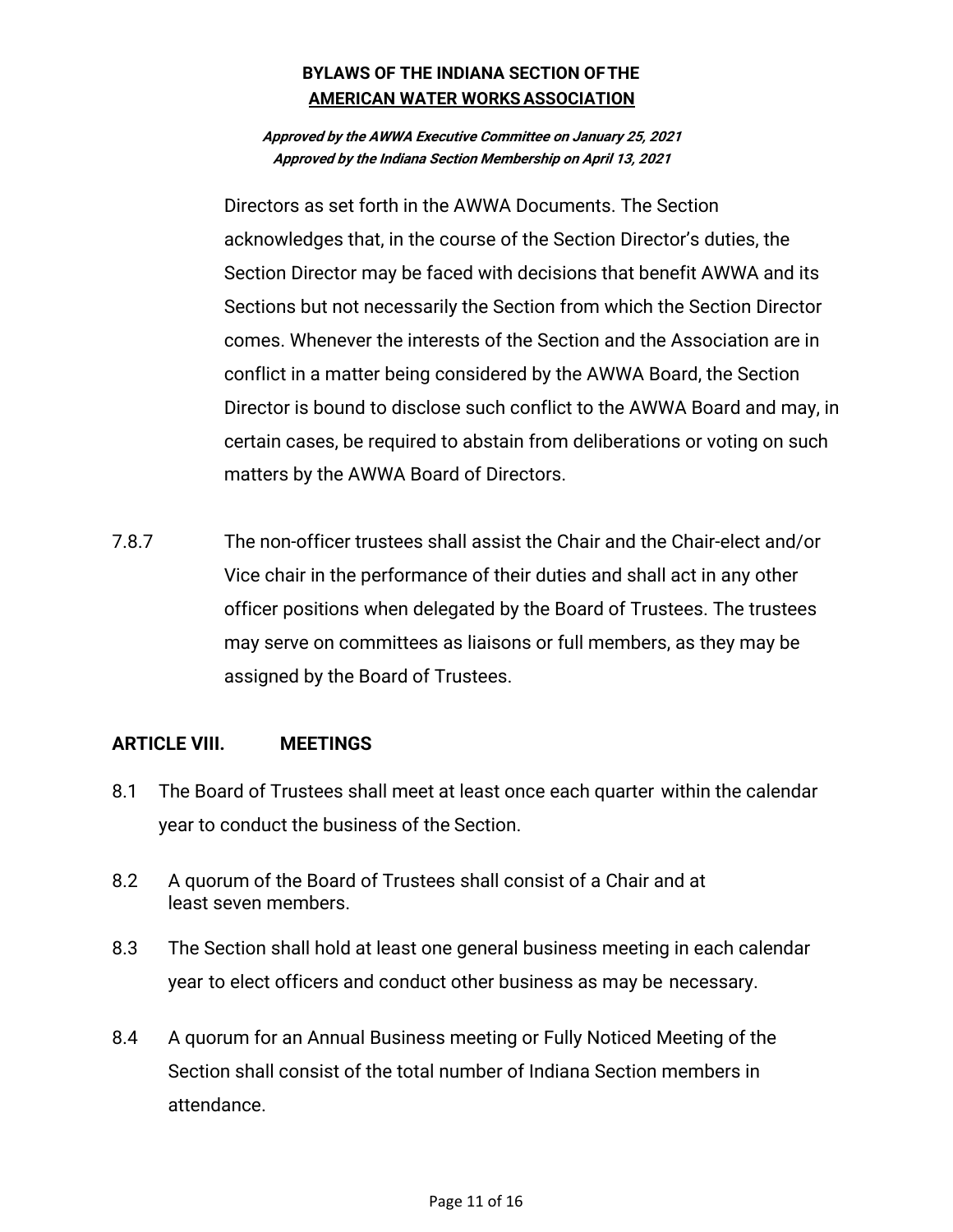**Approved by the AWWA Executive Committee on January 25, 2021 Approved by the Indiana Section Membership on April 13, 2021**

- 8.5 For the purpose of achieving the objectives of the Association and the Section, the Section is expected to hold an annual conference at which technical papers are presented and water industry issues are discussed. The location of such a conference isdetermined by the Section.
- 8.6 All Board of Trustees and committee meetings shall convene in accordance with Section policies and procedures. Except as may be otherwise determined by the Board of Trustees or committee, meetings should be conducted in accordance with the latest edition of "Robert's Rules of Order".
- 8.7 Subject to applicable law, in the event a District Trustee is unable to attend a given Board of Trustees meeting, an alternate may be sent as their representative. The designated alternate shall be an officer from that district represented by the Trustee, either President, Vice-President, or Secretary-Treasurer of said district. The designated alternate shall have the same responsibilities and privileges as the Trustee for whom they serve as alternate.

## **ARTICLE IX. COMMITTEES**

- 9.1 The Section may establish committees to conduct Association and Section programs and business. The Board of Trustees shall govern such committees, as well as have thepower to dissolve them when deemed necessary.
- 9.2 All committees shall act in accordance with policies and procedures in the IndianaSection Standard Practices Manual.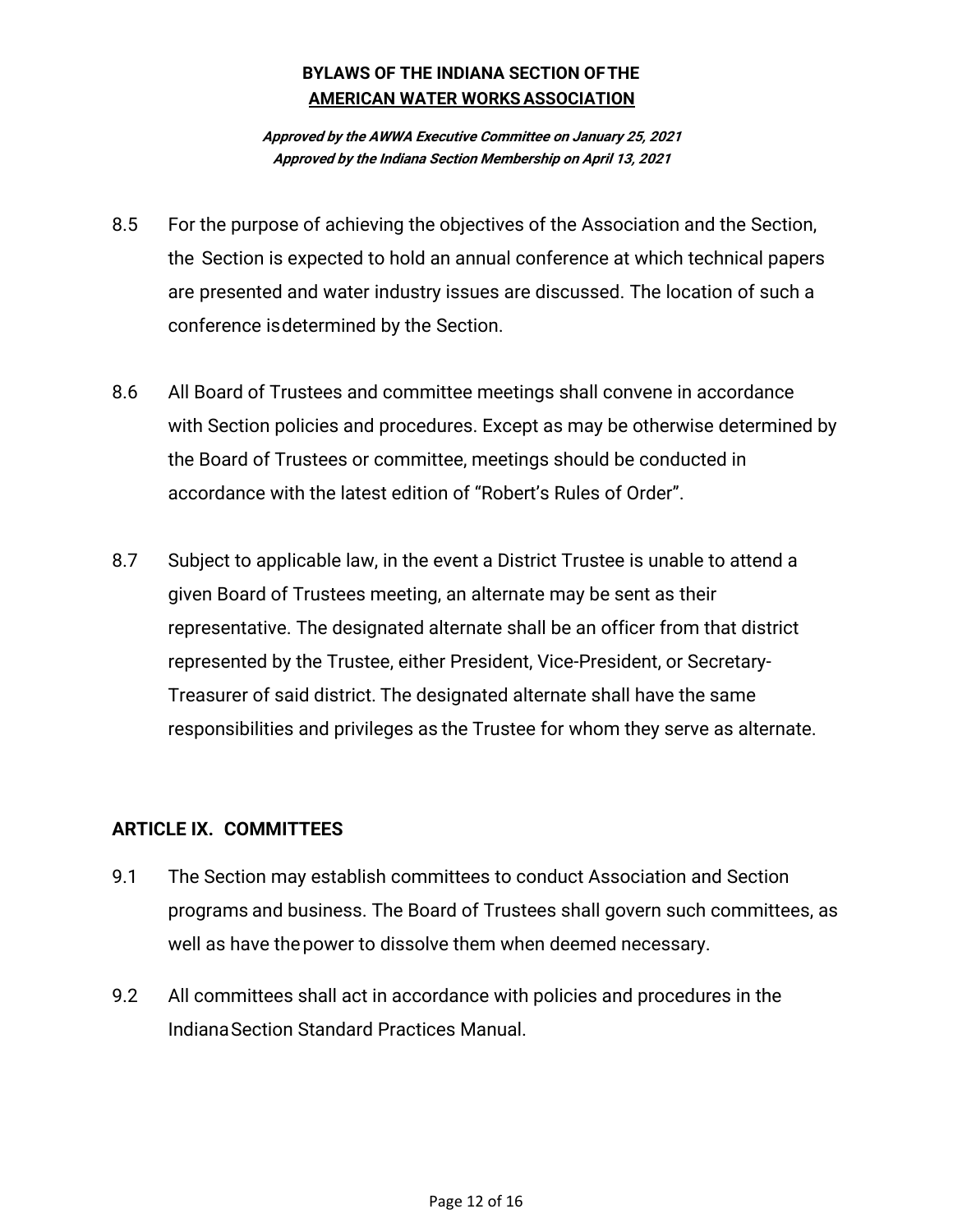**Approved by the AWWA Executive Committee on January 25, 2021 Approved by the Indiana Section Membership on April 13, 2021**

#### **ARTICLE X. DISTRICTS**

- 10.1 For ease of organization, the Board of Trustees shall divide the Section into Districts that are still governed by the Board of Trustees.
- 10.2 The counties of the State shall be portioned into five areas to be designated as Districts of the Section, namely, the Northwest, Northeast, Central, Southeast, and Southwest Districts.
- 10.3 The Small and Rural System Trustees shall each represent the Northern and Southern portions of the state, respectively. The historical U.S. Highway 40 (the National Road) will serve as the demarcation between north and south. The individuals must be the member representative or an individual representing a small system, as defined by AWWA.

## **ARTICLE XI. AMENDMENTS**

- 11.1 Amendments to these Bylaws may be proposed by either an affirmative vote of seven (7) members of the Board of Trustees, or by a writtenpetitionsignedbyat least ten (10) eligible voting members of the Section. All such proposals shall be submitted to the Secretary‐Treasurer, who will bring the proposal to the attention of the Board of Trustees.
- 11.2 The Executive Director shall then submit the amendment(s) to the Association for requested approval by the AWWA Executive Committee.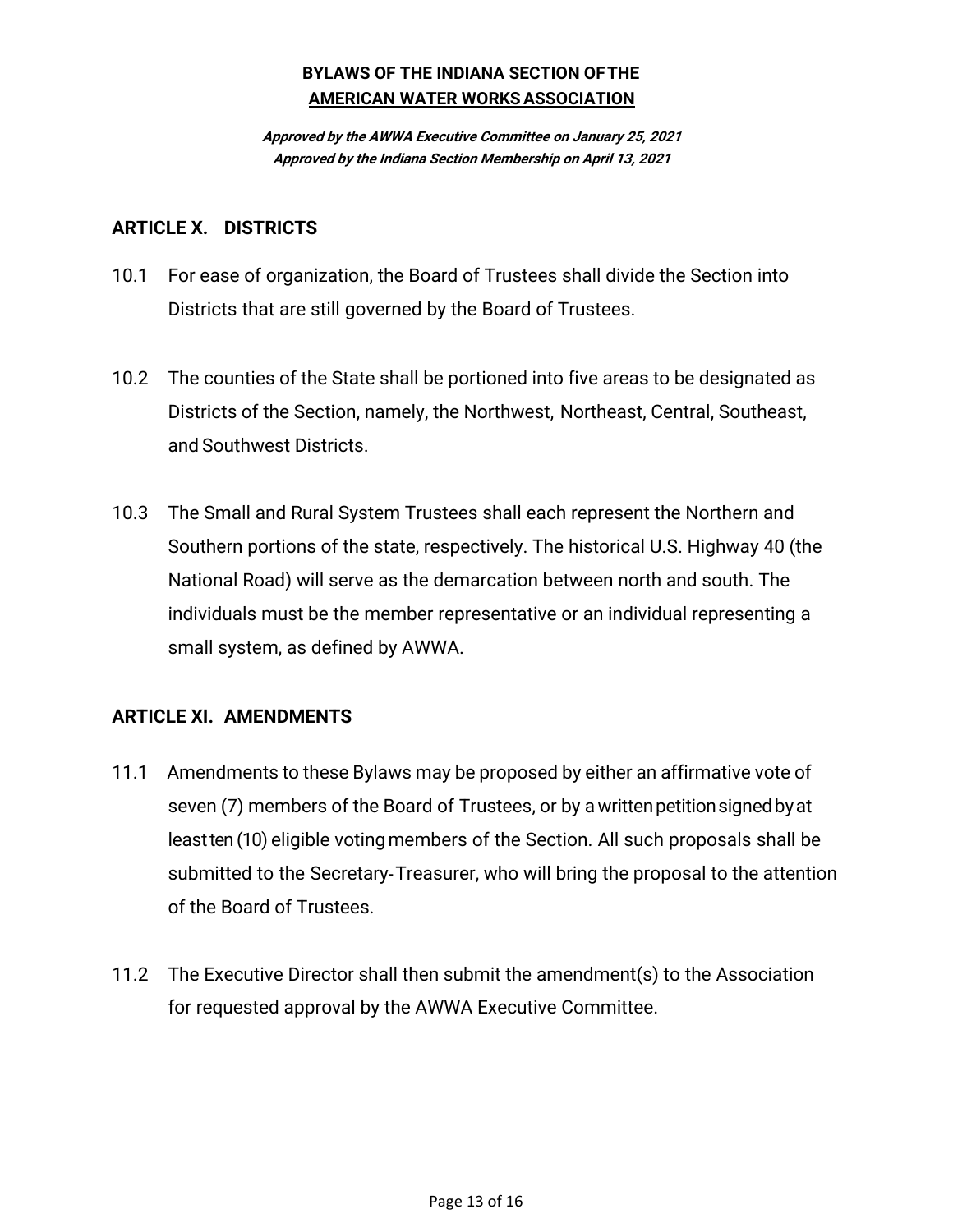**Approved by the AWWA Executive Committee on January 25, 2021 Approved by the Indiana Section Membership on April 13, 2021**

- 11.3 Following approval by the AWWA Executive Committee, these bylaws may be amended at any annual business meeting of the Section by a majority vote of eligible voting members present at the meeting, provided however, that all members shall have written notice at least thirty (30) days in advance in which to consider the proposed amendment(s) prior to voting upon it.
- 11.4 At the discretion of the Board of Trustees, the bylaws may also be amended by a mailed ballot, or other form of written consent, with an affirmative vote of two‐ thirds of the ballots returned by eligible voting members. All eligible voting members shall be provided a copy of the proposed amendment(s) with the mailed/written ballot and shall be given at least 30 days to return the ballot. Said announcements may be in written and/or electronic delivery format.
- 11.5 Corrections deemed insubstantial (grammar, punctuation) may be made at the discretion of the Chief Executive Officer of the Association. The Section Board of Trustees will be advised of these corrections, but no additional vote of Members shall be required for their approval.
- 11.6 Amendment(s) shall be effective only after having been approved by the AWWA Executive Committee and by Section Members. Amendments that are adopted by the Members but are not approved by the AWWA Executive Committee shall be ineffective.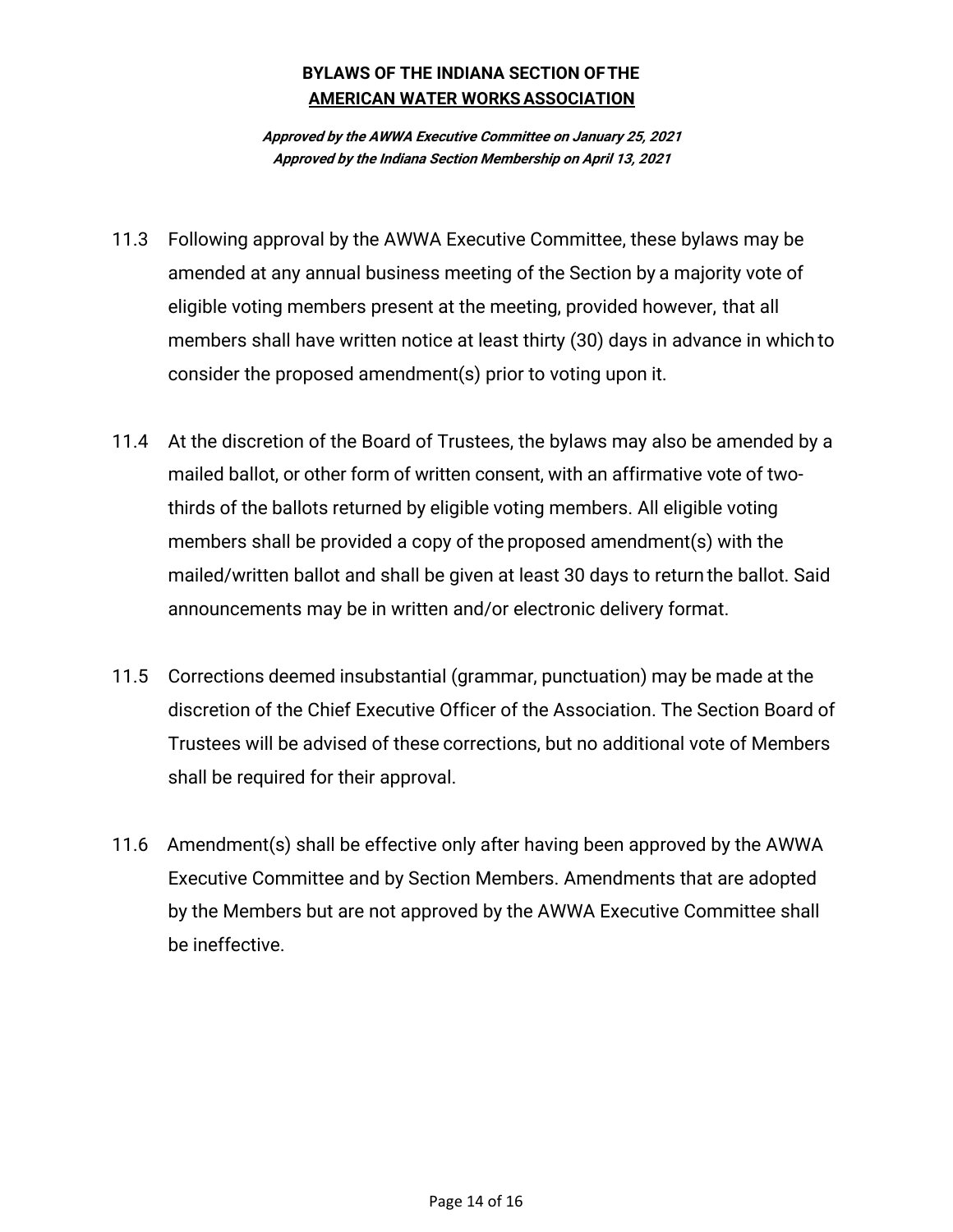**Approved by the AWWA Executive Committee on January 25, 2021 Approved by the Indiana Section Membership on April 13, 2021**

#### **ARTICLE XII. DISSOLUTION**

- 12.1 In case of dissolution of the Section, all funds or property that may have been derived from the general funds of the Association shall be returned to the Association.
- 12.2 Any remaining balance of the Section funds or property shall be disposed of by transfer and distribution to the Association, another Section of the Association, or to any one or more nonprofit or charitable organizations or foundations with like purposes or goals that is organized and operated in an area included in an AWWA Section (hereinafter referred to as the "receiving organization.")
- 12.3 The receiving organization(s) shall be selected by vote of the majority of the Section Members present in person or by proxy at a meeting of the Section called for this purpose. If for any reasons such disposition cannot be affected, then such funds shall be so distributed pursuant to the order, judgment or decree of a court having jurisdiction over the assets and property of the Section.
- 12.4 The following shall be characteristic of the receiving organization:
	- a) That it be operated exclusively for scientific or educationalpurposes;
	- b) That no partofthenetearnings of which inures to thebenefit of any private shareholders or individual:
	- c) That no substantial part of the activities of which is carrying on propaganda or otherwise attempting to influence legislation; and